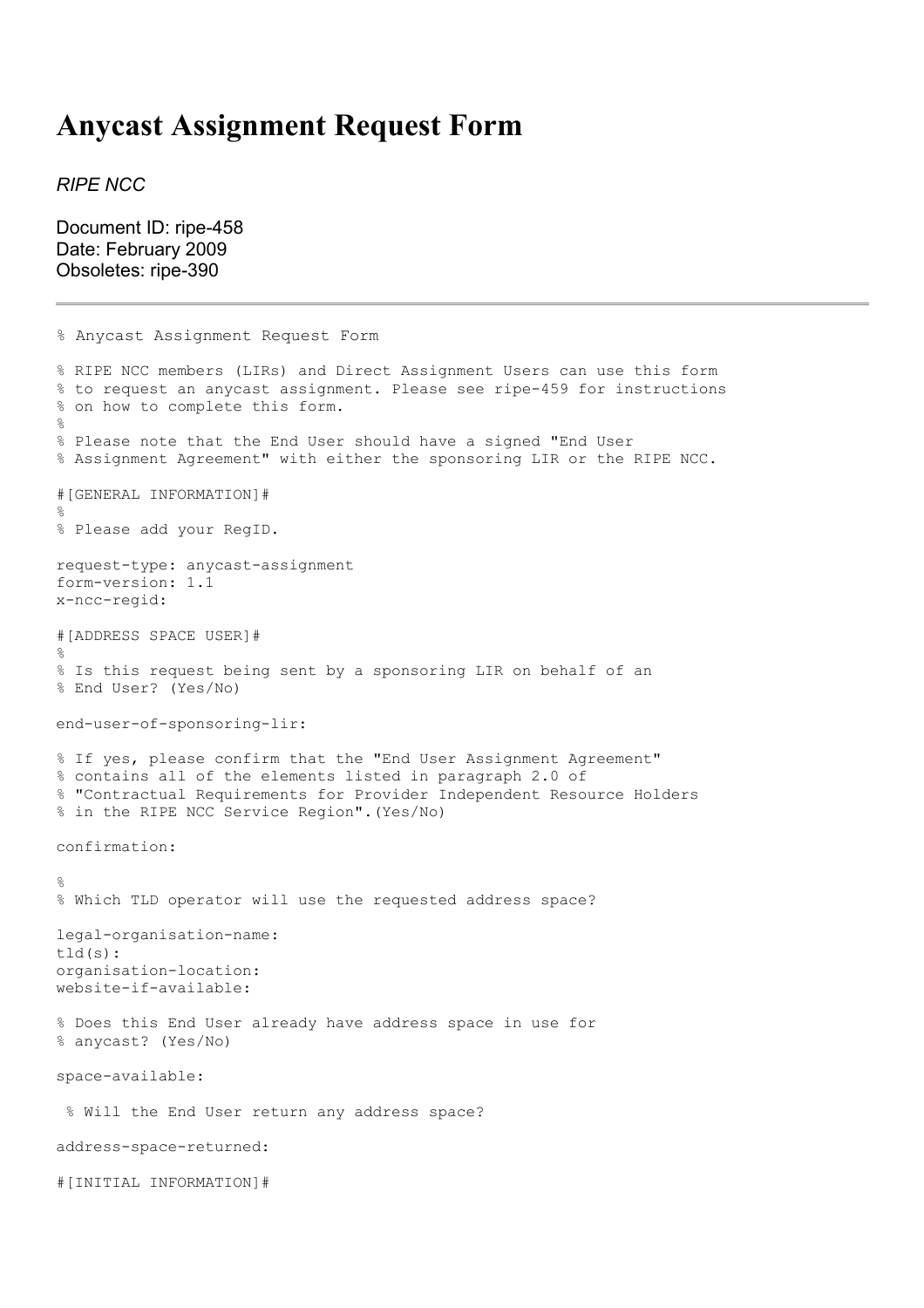% Does the End User accept the policies on anycast assignments? % http://www.ripe.net/ripe/docs/ipv4-policies.html % http://www.ripe.net/ripe/docs/ipv6policy.html (Yes/No) confirmation: % Can the End User's TLD nameserver set pass the "IANA % Administrative Procedure for Root Zone Name Server Delegation % and Glue Data" without using anycast technology? % http://www.iana.org/procedures/delegation-data.html (Yes/No) iana-procedure: % Is the End User requesting an IPv4 assignment, an IPv6 % assignment, or both? (IPv4/IPv6/Both) ip-version: % If the End User is requesting an IPv4 assignment, will the TLD % nameserver set apply anycasting as described in RFC3258? % http://www.ietf.org/rfc/rfc3258.txt (Yes/No) rfc3258: #[ANYCAST NODE PLAN]# % % Which anycast nodes will be used? Node Name Peers Location node: node: node: number-of-nodes: #[NETWORK DESCRIPTION]# % % Please add more information if you think it will help us understand % this request. <add more information> #[SUPPORTING DOCUMENTATION]#  $\circ$ % If this request being sent by a sponsoring LIR on behalf of an % End User, please attach a copy of the signed "End User % Assignment Agreement" and the company registration papers of the % End User. % You can also attach a network diagram or other supporting documentation. % % Have you attached any files/documents to this request? (Yes/No) file-attached: #[DATABASE TEMPLATE(S)]#  $\mathfrak{D}$ % IPv4 % Please complete all of the fields below.